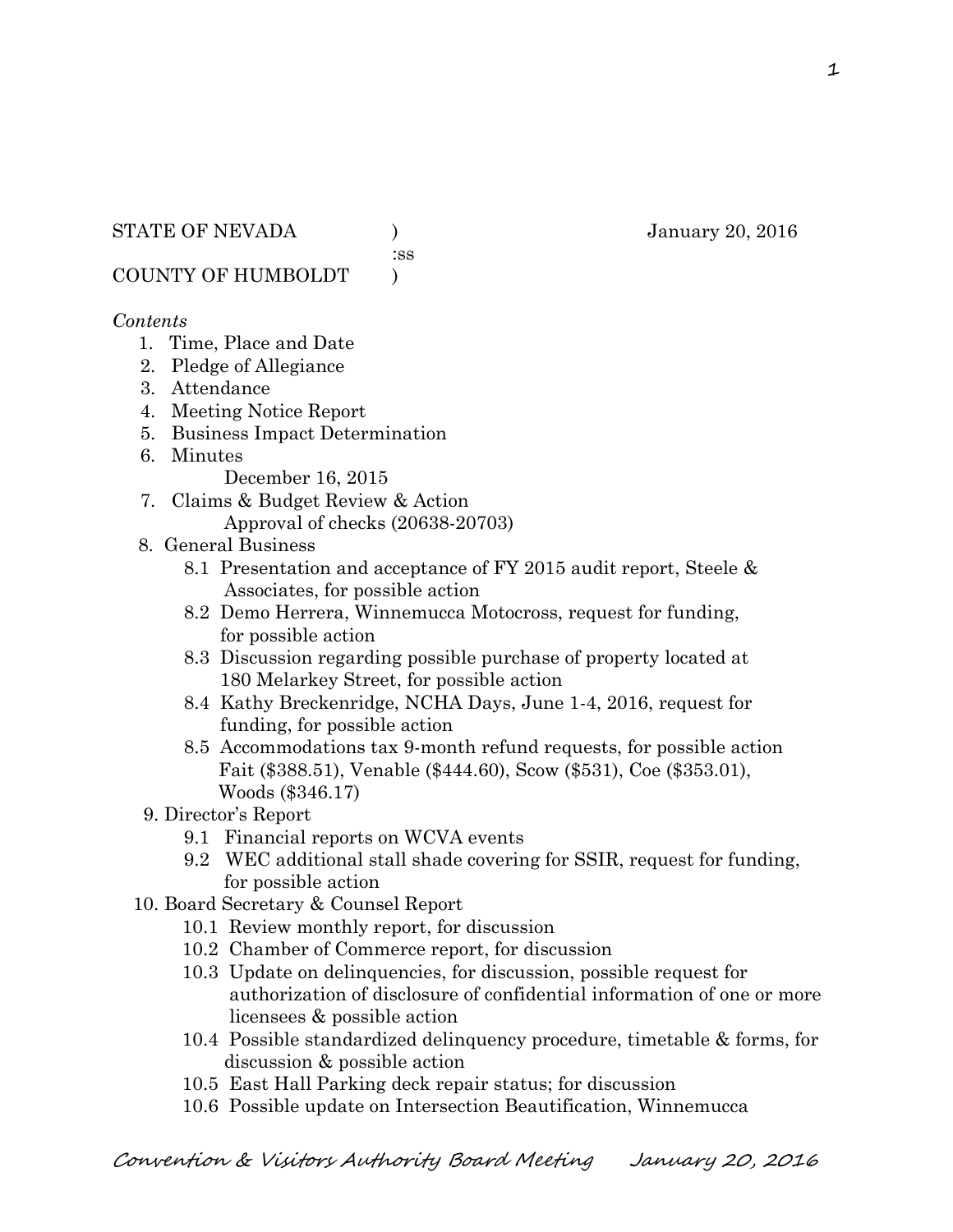Recreation project, Winnemucca Arts Center & Visitor Center, Events Complex riding arena, for discussion & possible action

- 11. Board Administrator
	- 11.1 December Financial reports
	- 11.2 Room tax audit report
- 12. Other Reports
- 13. Next Meeting Date
- 14. Adjournment

### **MINUTES, JANUARY 20, 2016**

**1. Time, Place and Date.** The Winnemucca Convention and Visitors Authority met in regular session in full conformity with the law at the Winnemucca Convention Center, West Hall, Winnemucca, Nevada at 4:00 pm on Wednesday, January 20, 2016 with Chairman Terry Boyle presiding.

### **2. Pledge of Allegiance.**

**3. Attendance.** *Convention and Visitors Authority Board Officials Present:*  Terry Boyle Chairman and Hotel Representative Herb Ross Vice Chairman and Business Representative Jim Billingsley City Representative Bill Macdonald Secretary and Counsel Kendall Swensen Board Administrator

| Convention and Visitors Authority Board Officials Absent: |                                    |
|-----------------------------------------------------------|------------------------------------|
| Don Stoker                                                | Treasurer and Motel Representative |
| Ron Cerri                                                 | County Representative              |

*Staff Members Present:*  Kim Petersen Director Shelly Noble Administrative Clerk

*Staff Members Absent:*  None

*Others Present:* 

Jerry Fox Winnemucca Motocross

#### **4. Meeting Notice Report.**

Chairman Boyle reported that notice, including meeting agenda, was posted by Shelly Noble by 9:00 am Thursday, January 14, 2016 at Humboldt County Library, Court House, Post Office, City Hall and Convention Center West Hall. No persons have requested mailed notice during the past six months.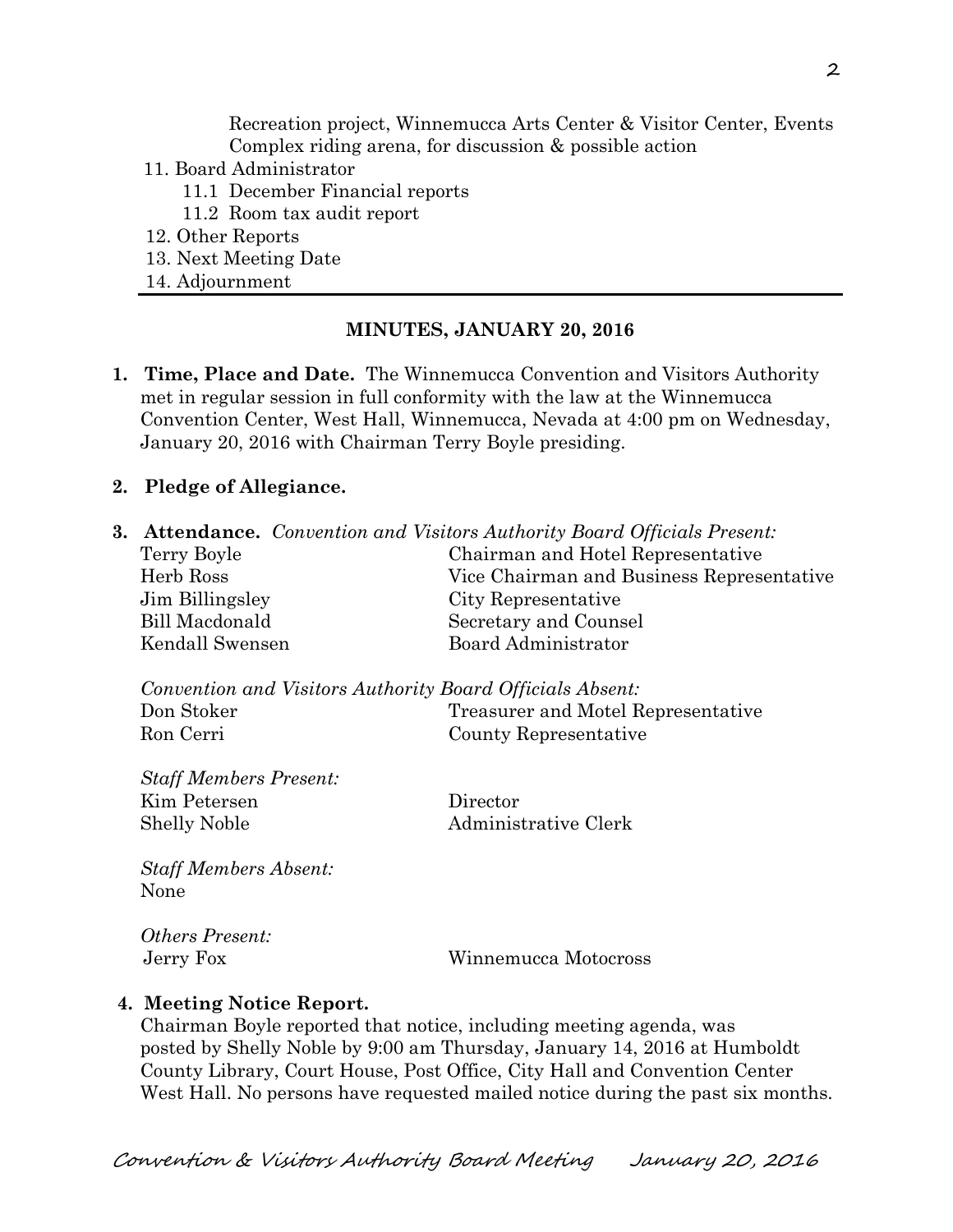**5. Business Impact Determination.** After review of the January 20, 2016 agenda, and report by Counsel that he saw nothing in the Agenda requiring a business economic impact study or statement, *Jim Billingsley made a motion that no proposed agenda item is likely to impose a direct and significant economic burden on a business or directly restrict formation, operation, or expansion of a business. The motion carried, 3-0.* 

## **6. Minutes.**

Prior meeting minutes of December 16, 2015. *Jim Billingsley made a motion to accept the minutes of the December 16, 2015 meeting. Motion carried, 3-0.* 

**7. Claims.** The following claims were submitted for payment and approved on January 20, 2016:

| BANK ACCOUNT      | <b>CHECK NUMBERS</b> | <b>AMOUNT</b> |
|-------------------|----------------------|---------------|
| Nevada State Bank | 20638-20703          | \$146,057.58  |

*Jim Billingsley made a motion to approve all claims as submitted. The motion carried, 3-0.* 

# **8. General Business.**

# **8.1 Presentation and acceptance of FY 2015 audit report, Steele & Associates, for possible action**

The auditors were unable to complete our audit in time for this meeting. They will present their report at next month's meeting.

# **8.2 Demo Herrera, Winnemucca Motocross, request for funding, for possible action**

Demo was delayed at work and unable to attend our meeting. Jerry Fox, who works with Demo on the Motocross events, discussed their request with the board. As with a lot of local groups, insurance continues to be one of their greatest expenses each year and policy costs continue to rise. They are working with other groups in the area to utilize assets at their disposal as much as possible and try to keep costs down. Last year's racing season was a little disappointing but they are working to make this year more successful. *Terry Boyle made a motion to approve a \$5,000 grant to Winnemucca Motocross to help with 2016 race season expenses. Motion carried, 3-0.* 

# **8.3 Discussion regarding possible purchase of property located at 180 Melarkey Street, for possible action**

Chairman Boyle would like the entire board to be present for this discussion so it will be tabled until next month's meeting.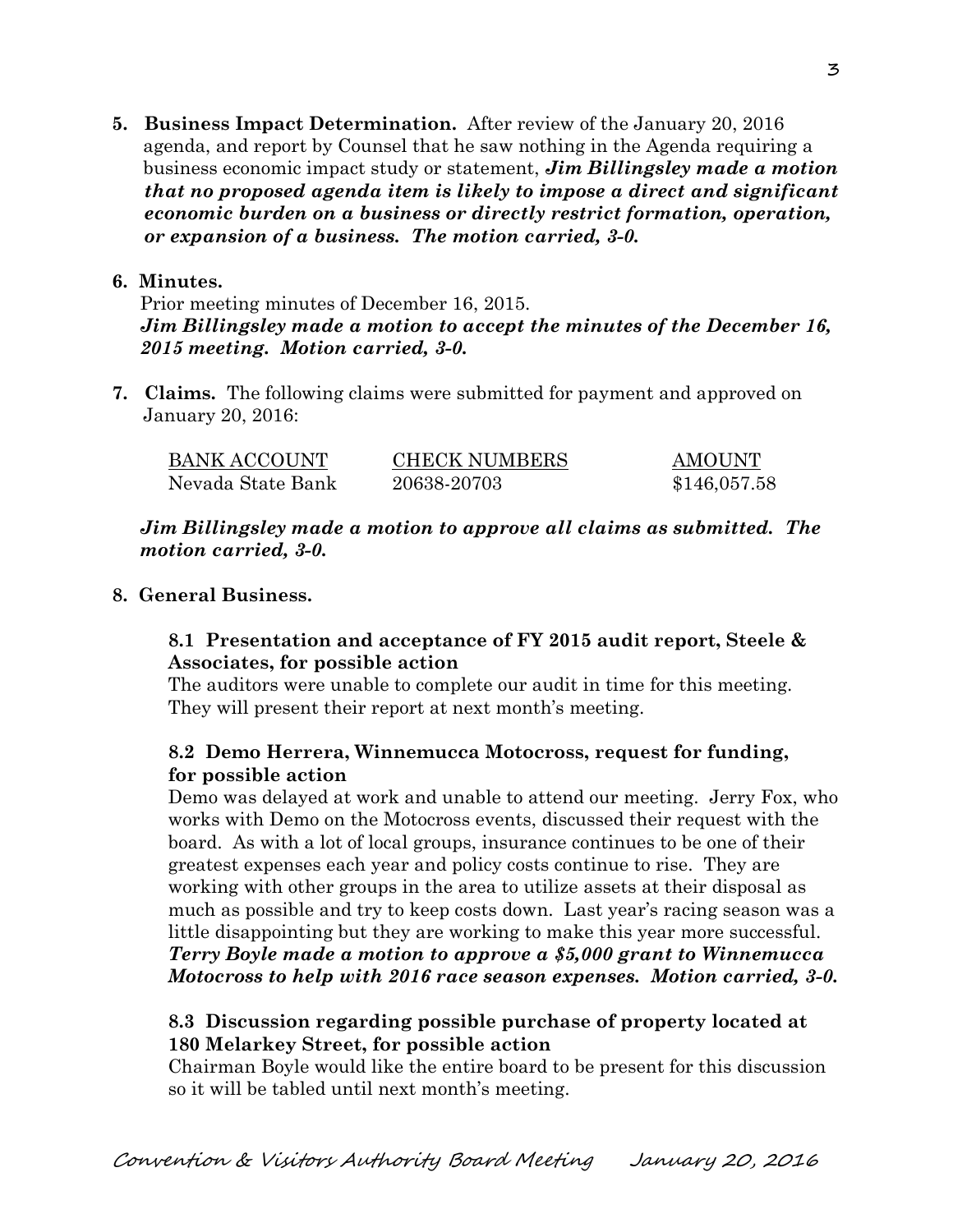**8.4 Kathy Breckenridge, NCHA Days, June 1 – 4, 2016, request for funding, for possible action** 

Ms. Breckenridge is not able to be here tonight. This is an event produced by Nevada Reined Cow & Cutting Horse Association who produces the Winnemucca Summer Cutting each summer. This event is open to participants from all over the west and rotates between several different locations. Kim prepared a brief estimate of economic impact of this event using the participant information provided by Ms. Breckenridge and is recommending that WCVA pay the facility fees for the event (\$4,800) and also approve a \$5,000 grant. Board members feel that this would be a good event for this weekend now that we no longer have the Mule Show. *Terry Boyle made a motion to accept the recommendation of Director Petersen and approve a \$5,000 grant and also WCVA will pay the facility fees (\$4,800) for NCHA Days, June 1- 4, 2016. Motion carried, 3-0.*

**8.5 Accommodations tax 9-month refund requests, for possible action, Fait (\$388.51), Venable (\$444.60), Scow (\$531), Coe (\$353.01), Woods (\$246.17)** 

*Terry Boyle made a motion to approve the accommodation tax 9-month refund for James Fait (\$388.51), James Venable (\$444.60), Tracy Scow (\$531), Kendall Coe (\$353.01), John Woods (\$246.17). Motion carried, 3-0.*

**9. Director's Report.** 

#### **9.1 Financial reports on WCVA events**

Bank reconciliations for the Tri-County Fair and Ranch Hand Rodeo were included in the board packets for review.

## **9.2 WEC additional stall shade covering for SSIR, request for funding, for possible action**

As part of our contract with SSIR, we are required to have a certain number of covered stalls for their event at the Winnemucca Events Complex. We need to have an additional 50 covered stalls to comply with the contract. Kim asked for bids from local contractors for this project. We got three bids but one was from a local contractor who is not licensed so we cannot accept it. The other two came from Sweeney Construction (\$16,964) and Stoney Basin (\$13,085). Kim's recommendation is to accept the bid from Stoney Basin. Ag District #3 has agreed to contribute \$6,500 towards this project leaving the balance of \$6,585 to be covered by WCVA. *Herb Ross made a motion to accept the bid from Stoney Basin, in the amount of \$13,085, for the construction of shade covers for 50 livestock pens/stalls at the Winnemucca Events Complex. Ag District #3 will contribute \$6,500*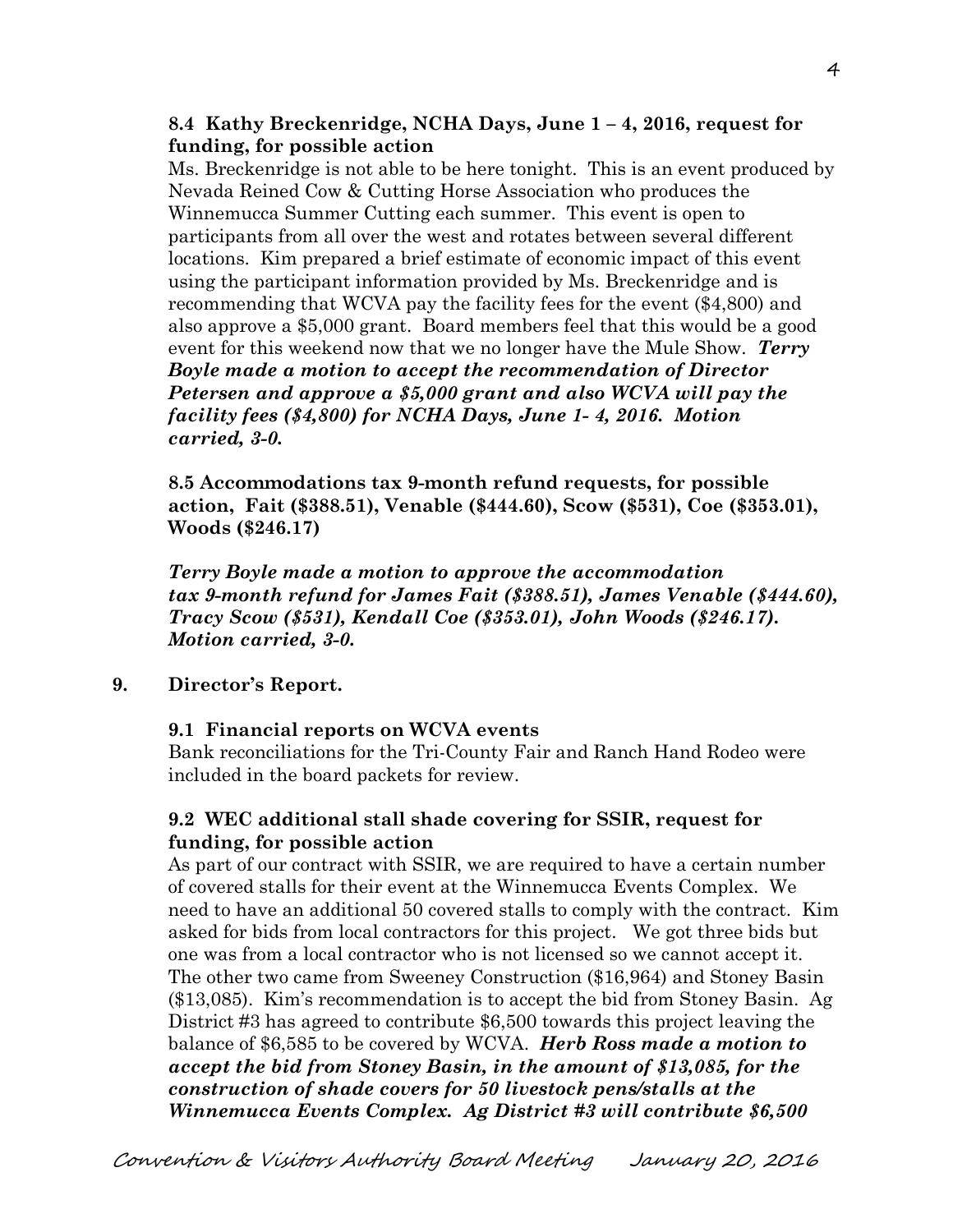*towards this project. WCVA will contribute the balance of \$6,585 towards this project. Motion carried, 3-0.* 

### **10. Secretary and Counsel, Monthly report.**

**10.1 Review monthly report, for discussion**  Bill reviewed his report.

**10.2 Chamber of Commerce report, for discussion**  This was included in Bill's report.

**10.3 Update on delinquencies, possible request for authorization of disclosure of confidential information of one or more licensees & possible action** 

No report.

**10.4 Possible standardized delinquency procedure, timetable & forms, for discussion & possible action**  No report.

## **10.5 East Hall Parking deck repair status; for discussion action**

The bid packages have been sent to contractors requesting them, along with three addendums. During the walk-through some issues came up which will delay the bid deadline to February 19 and the bid opening will now be at the WCVA meeting on March 16, 2016.

**10.6 Possible update on Intersection Beautification, Winnemucca Recreation project, Winnemucca Arts Center & Visitor Center, Events Complex riding arena, for discussion & possible action**  No report.

### **11. Board Administrator.**

#### **11.1 December Financial Reports, for discussion**

Room taxes continue to decline. We are in line for total taxes this year to be about the same as last year.

# **11.2 Room tax audit report**

No report.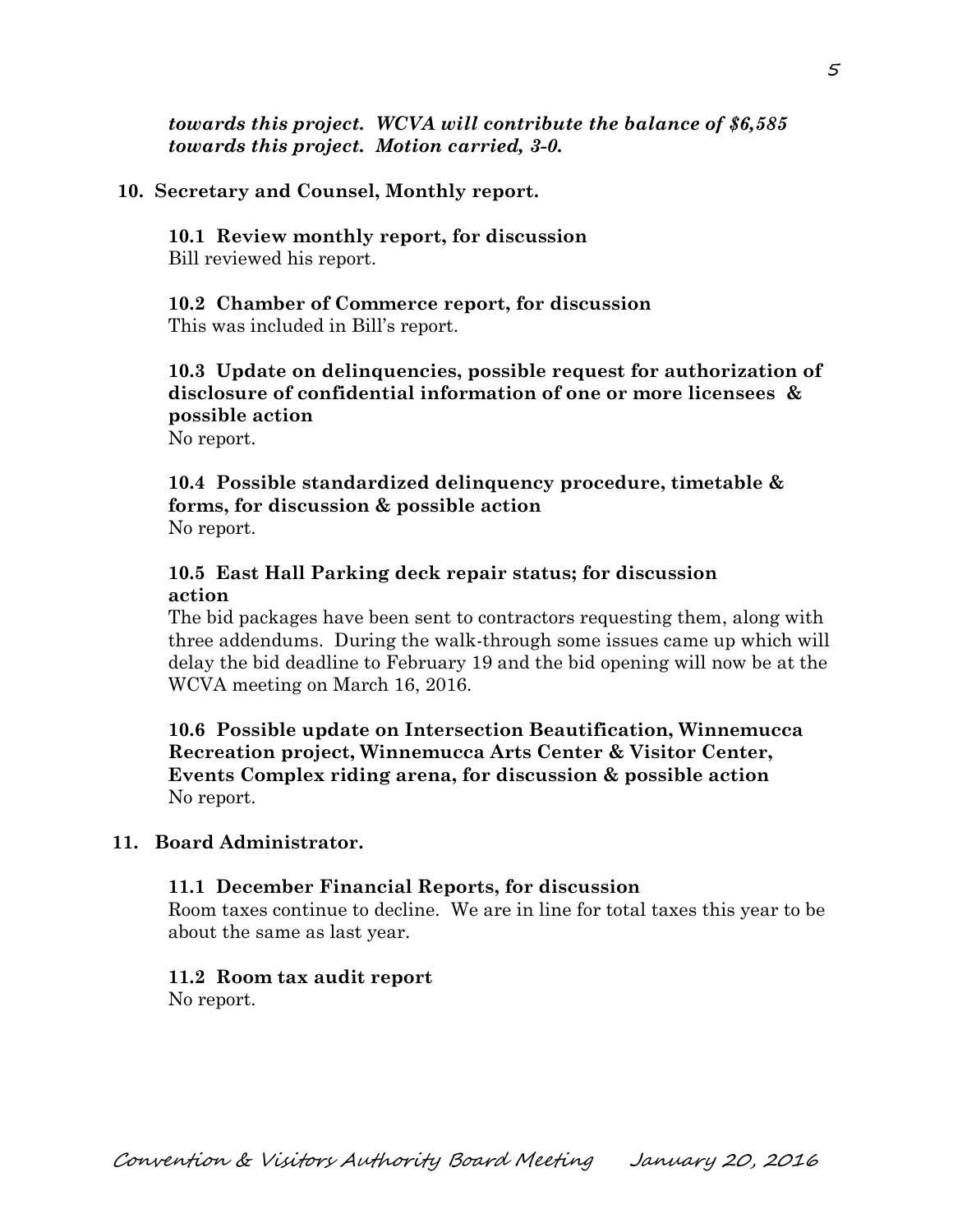## **12. Other Business.**

### **12.1 WEC Indoor Event Center expansion**

As this board has discussed, we want to try to make sure that any improvements made to the Indoor Event Center and/or Winnemucca Events Complex bring the most long-term benefits. A rough estimate provided by Michael Clay for a 200' x 300' arena building comes in at \$2.8 million. This is over the amount discussed and approved by the County Commissioners and this board for the addition to the Indoor Event Center. More discussion is necessary on all options for site improvements.

### **12.2 Truck parking on Fairgrounds Road**

Jim Billingsley asked if A-1 Auto Repair & Towing removes their trucks that are parked all along Fairgrounds Road when we have events at the Winnemucca Events Complex. Kim affirmed that they do remove their trucks during these times.

### **12.3 TCF Concert**

Herb Ross asked if the WCVA will produce a concert at this year's Tri-County Fair & Stampede. Due to losses incurred by the TCF concert the past two years, Kim informed this board that he is not actively pursuing a concert for this year's event.

#### **12.4 2016 Run-A-Mucca Motorcycle Lottery**

Bill has submitted the paperwork for approval of our Run-A-Mucca motorcycle raffle. He should have it any day now and will have a resolution prepared for next month's meeting.

## **13. Regular Business. Next Meeting. The Board confirmed the next regular meeting date of Wednesday, February 17, 2016, 4:00 pm.**

## **14. Adjourn.** *Terry Boyle made a motion to adjourn this meeting. Motion carried, 3-0.*

The meeting was adjourned at 4:55 pm to the next regular meeting, or to the earlier call of the Chairman or to the call of any three (3) members of the Board on three (3) working days notice.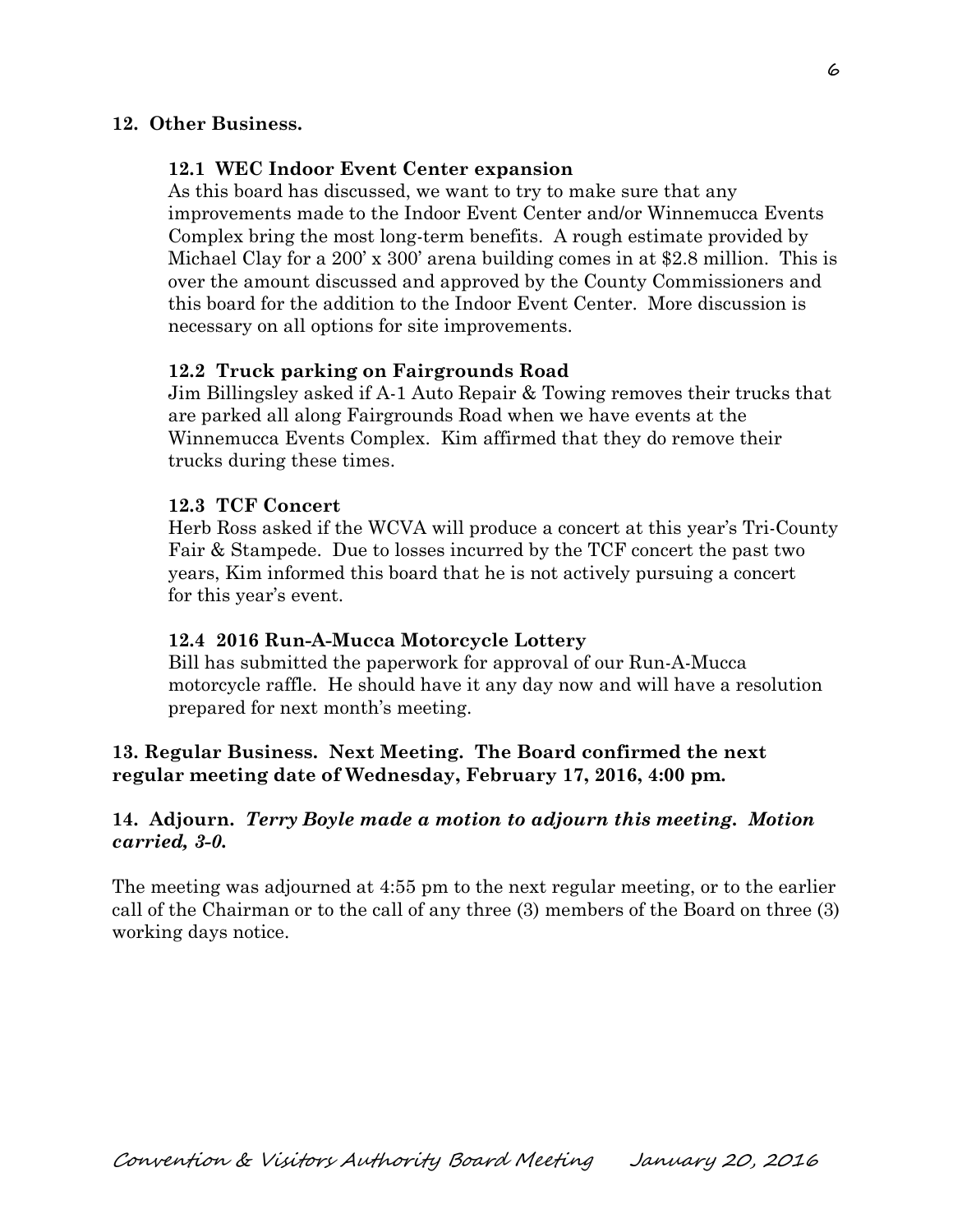Respectfully submitted,

Shelly Noble

APPROVED ON \_\_\_\_\_\_\_\_\_\_\_\_\_\_\_\_\_\_\_\_\_\_\_\_\_\_\_\_, 2015

As written\_\_\_\_\_\_\_\_\_\_\_\_\_\_\_

As corrected

Winnemucca Convention & Visitors Authority Board

 $\_$  ,  $\_$  ,  $\_$  ,  $\_$  ,  $\_$  ,  $\_$  ,  $\_$  ,  $\_$  ,  $\_$  ,  $\_$  ,  $\_$  ,  $\_$  ,  $\_$  ,  $\_$  ,  $\_$  ,  $\_$  ,  $\_$  ,  $\_$  ,  $\_$  ,  $\_$  ,  $\_$  ,  $\_$  ,  $\_$  ,  $\_$  ,  $\_$  ,  $\_$  ,  $\_$  ,  $\_$  ,  $\_$  ,  $\_$  ,  $\_$  ,  $\_$  ,  $\_$  ,  $\_$  ,  $\_$  ,  $\_$  ,  $\_$  ,

TERRY BOYLE HERB ROSS Hotel Representative

Chairman and Vice Chairman and Business Representative

ABSENT \_ \_ \_\_\_\_\_\_\_\_\_\_\_\_\_\_\_ \_\_\_\_\_\_\_\_\_\_\_ \_\_\_\_\_\_\_\_\_\_\_\_\_\_\_\_\_\_ DON STOKER JIM BILLINGSLEY Treasurer and Motel Representative City Representative

ABSENT \_\_\_\_\_\_\_\_\_\_\_\_\_\_\_\_\_\_\_\_\_\_\_\_ RON CERRI County Representative

Convention & Visitors Authority Board Meeting January 20, 2016